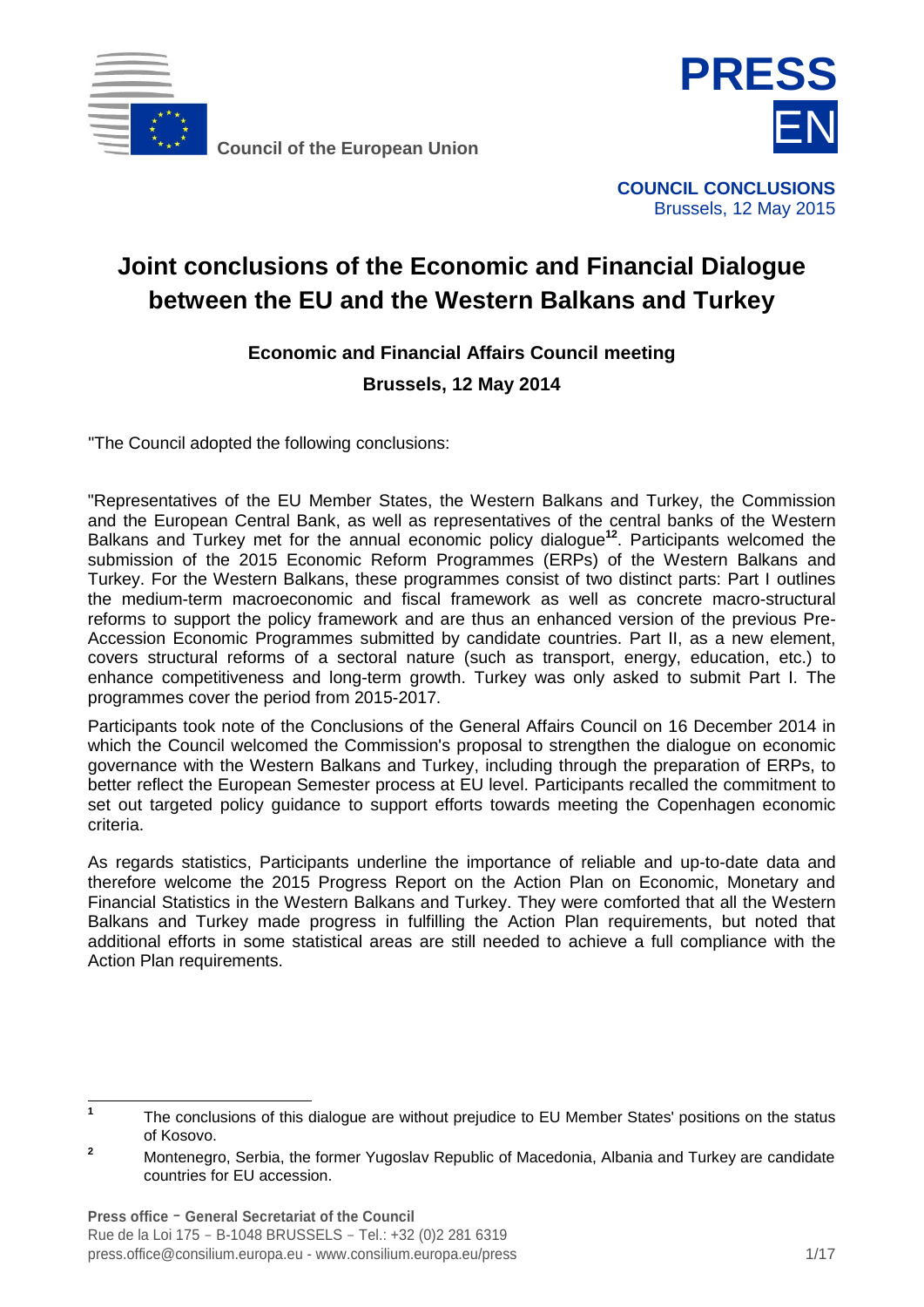# *Montenegro*

**3**

On 30 January 2015, Montenegro submitted its first Economic and Reform Programme (ERP) covering the period 2015-2017. In line with the targeted policy guidance set out in the conclusions of the Joint Ministerial dialogue of May 2014, the authorities have taken steps to start implementing the recommended reforms. However, major reforms still need to be implemented. To date, only the submission of fiscal notifications, the law on voluntary restructuring of debts (so-called "Podgorica approach"), the preparation of a strategy for introducing ESA2010 accounting standards and the reduction of construction fees have fully been implemented Others, like the implementation of the regulatory guillotine, and the full resolution of the aluminium company are delayed. Work is in progress concerning the reform of public sector wages and of the education system. The reform of old-age pension indexation has been discarded, and authorities consider instead the possibility of an overhaul of the system by rising individual participation. Likewise, the introduction of distinct collective agreements for public and private sectors has been abandoned, and authorities consider instead improving labour market flexibility by means of a new Labour Law.

Participants were of the view that the macroeconomic scenario underpinning the budgetary projections in the programme appears somewhat optimistic and subject to downside risks. Real growth would accelerate to 4% in 2017, driven by a surge of investments, substituting net exports as the main engine of growth, while the unemployment rate would slightly narrow to around 17%.

In the light of the Commission assessment, Participants stress that the major and most pressing fiscal challenge will be to ensure the reduction of the budget deficit as well as of the public debt. Fiscal sustainability will be challenged as of 2015 due to the financing for the construction of a section of the key Bar-Boljare motorway (estimated at around 5% of GDP annually during the four year construction period), a significant amount considering the size of Montenegro's economy. Moreover, Participants noted that the fiscal deficit planned for 2015 at 5.3% of GDP exceeds the 3% fiscal deficit rule introduced by Montenegro with this year's budget. Participants acknowledge progress in budget reporting and welcome the 2014 submission of Fiscal Notifications, as well as the elaboration of an action plan for implementing ESA2010 standards into government finance statistics.

On account of the monetary and exchange rate policy regime**<sup>3</sup>** currently in place, fiscal policy remains the main policy instrument available to smoothen the economic cycle. For that reason, Montenegro requires a sustained commitment to fiscal discipline and a sound public debt management strategy. To be effective, the fiscal strategy must also be underpinned by structural reforms. The budget is characterised by the predominance of non-discretionary spending, namely pensions and public sector wages. Therefore, in order to attain long-term sustainability of the budget, additional reforms need to be considered for reinforcing the pension system and for rationalising public sector wages.

The banking sector remains stable and relatively well capitalised, but financial conditions remain tight. In this context, the absence of a policy interest rate and the significant limitations to its lender of last resort function reduce the central bank's ability to influence bank lending. Restoring normal lending conditions to the economy remains a serious challenge hampering economic growth. The foreseen implementation of the law on voluntary restructuring of loans ("Podgorica approach") would be a welcome step but would need to be complemented by additional measures to address the stock of NPLs, the situation of unviable corporates, and the legal and regulatory bottlenecks which are still seen to hamper the disposal of impaired assets by banks. In addition, the Central Bank lacks any oversight over factoring companies, which reduces the transparency of the financial system.

Participants recall the Council position on unilateral euroisation from 2007 which should be fully taken into consideration by the Montenegrin authorities.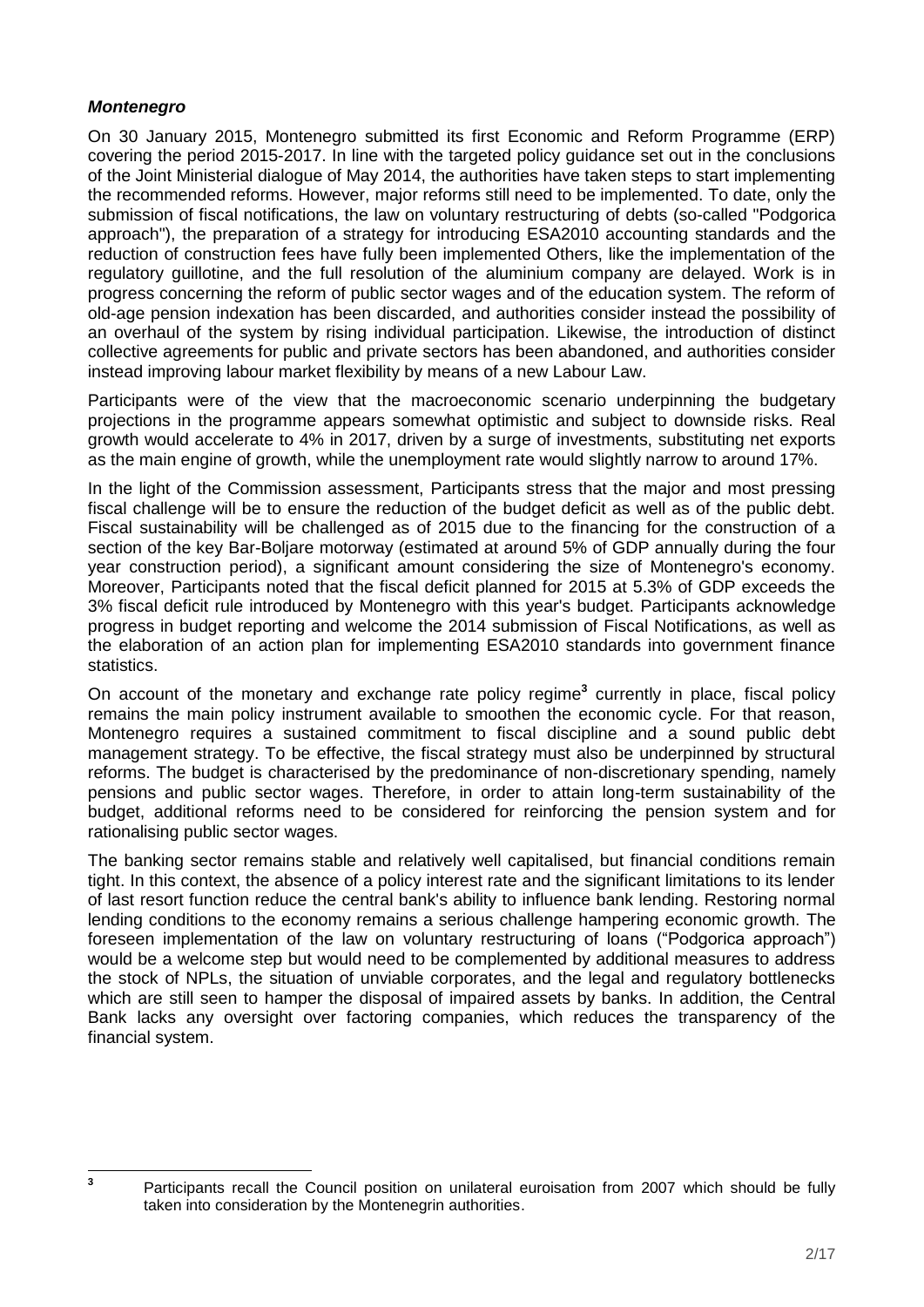Participants stressed that Montenegro faces a number of challenges to improve its economic competitiveness. To reduce its vulnerability to external shocks, the economy needs to be further diversified, including within the important tourism sector to extend the season. Montenegro also needs to broaden its export base and foster import substitution by investing more in sectors such as agriculture and energy. Investments in physical and human capital are important to achieve this, as are efforts to strengthen export capacities in order to better prepare Montenegrin businesses for the opportunities of the EU single market. There are persistent labour market imbalances reflected in the unemployment rates of around 18% and the high prevalence of youth and a long-term unemployment. Addressing this poor performance requires more labour market flexibility, as well as strengthened labour activation policies that aim at a more inclusive and efficient labour market. This needs to be complemented by education reform that reduces the skills gap and the mismatch between labour demand and supply.

The ERP correctly identifies most of Montenegro's growth and competitiveness obstacles and outlines a number of relevant measures to address them. The planned investments in the transport and energy sectors have the potential to lead to stronger growth in the medium and long-term. However, Participants underlined that Montenegro's capital investment focus on the construction of a section of the Bar-Boljare highway entails fiscal risks and leaves little fiscal space for other public investments. Montenegro is aware of this challenge and underlines its commitment to pursue a stringent fiscal policy. At the same time, the prioritisation of increased regional energy connectivity and security is considered commendable. The measures identified under human capital are geared towards better alignment between the skills demanded by the labour market and those supplied by the education system. Similarly, the measures to improve SMEs' access to finance correspond well to identified obstacles. As for Montenegro's efforts to promote trade integration, Participants considered that these should be complemented with horizontal regulatory reform that ensures that Montenegrin products can fully access the EU market, in line with applicable EU sanitary and phytosanitary (SPS) and food safety standards.

Hence, while acknowledging progress, Participants note that there is room for further improving competitiveness and the business environment. Economic agents would notably benefit from increased predictability and simplification in the regulatory environment, as well as from further improvement of the rule of law, effectively fighting corruption and continuing to reduce the large informal economy.

In light of this assessment, concerning Part I of the ERP, Participants hereby invite Montenegro to:

- 1. Sustain the commitment to fiscal discipline, establish a credible track record on the basis of the new rules-based fiscal framework and revise the public debt management strategy to bring the public debt into a downwards trajectory in line with the ERP medium-term framework. In this context, municipalities are also called to contribute by strengthening their own budgetary position. In order to improve transparency, develop the necessary administrative capacity to implement the European System of Accounts (ESA2010).
- 2. Consider additional reforms for attaining long-term sustainability of the budget, such as the introduction of further restriction for early retirement and the consideration of options for individual participation into the old-age pension system on a mandatory basis, as well as the implementation of a common policy for public sector wages in the context of rationalisation and modernisation of the public sector.
- 3. Implement the planned voluntary financial restructuring programme (the so-called "Podgorica approach") to address the high burden of non-performing loans on bank balance sheets from a flow perspective. In order to address the NPL stock issue, improve deadlines and efficiency of contract enforcement. Introduce effective supervision of factoring companies to improve the transparency of the financial system.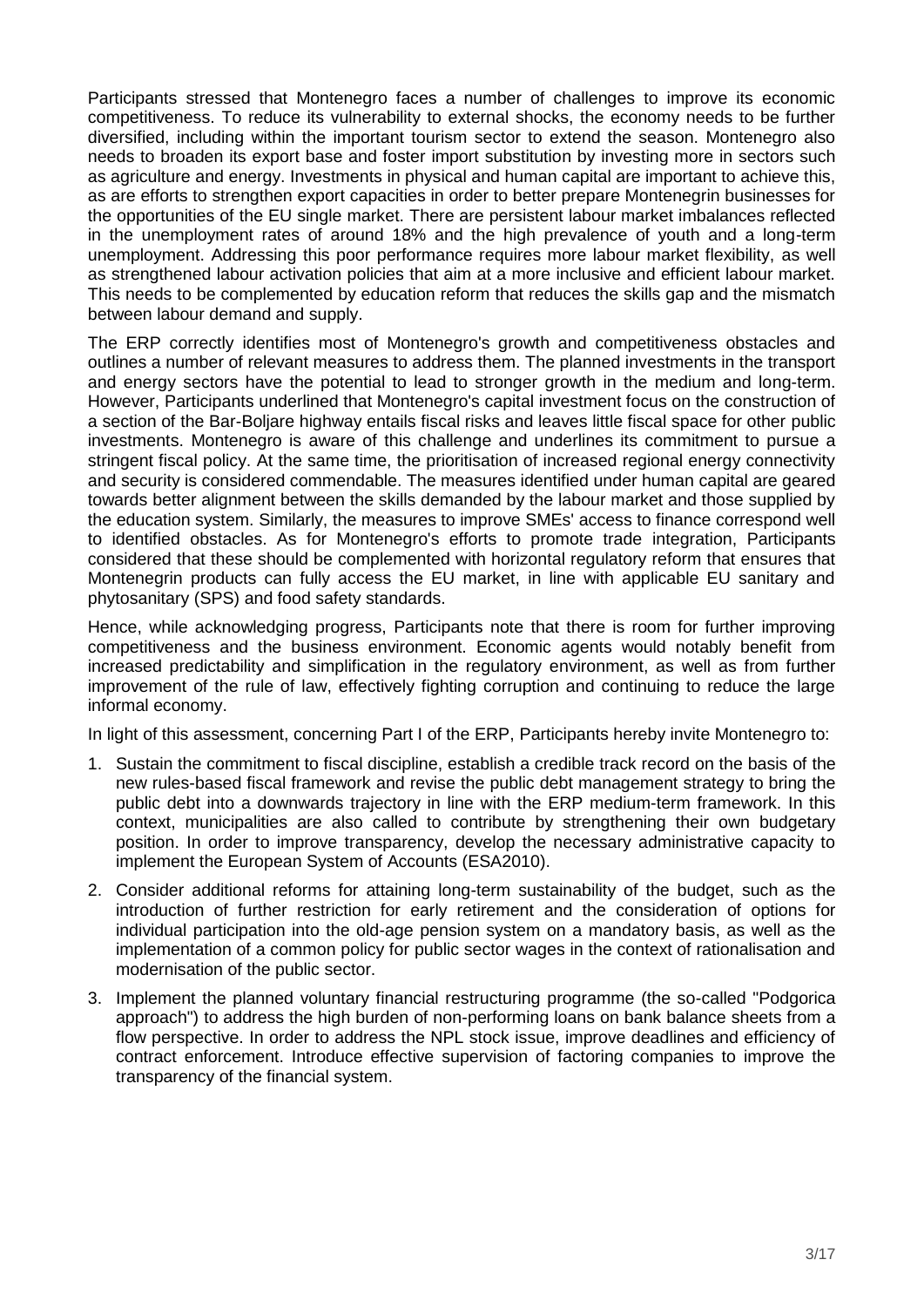4. Amend labour legislation in order to introduce further market flexibility. Reinforce sanctions to discourage undeclared work. Better target active policies for workers at risk of losing their employments and enhance labour market participation in view of an ageing population.

Concerning part II of the ERP, Participants invite Montenegro to:

- 5. Actively continue education reform with a view to better aligning education and skills with labour market needs, and strengthening cooperation between education and business.
- 6. Strengthen the transport development strategy ensuring alignment with the regional agenda on connectivity, with a particular focus on the core investment priorities (core network), and establish a credible planning and funding mechanism in the form of a single sector pipeline.
- 7. Further improve the business environment by ensuring the timely implementation of the socalled "regulatory guillotine" (simplification) project, enhancing the functioning of one-stop shops at municipal level for the issuing of construction permits and the quality of the land registry.
- 8. Make further progress with a comprehensive and strategic approach in the field of EU food safety and sanitary and phytosanitary standards to receive accreditation for exporting agricultural and food products to the EU. Efforts in this direction should commence with those products where preparations are advanced and where Montenegro sees the biggest export potential.

# *Serbia*

Serbia submitted its 2015 Economic Reforms Programme, covering the period 2015-2017, on 13 March 2015. In line with the targeted policy guidance set out in the conclusions of the Joint Ministerial dialogue in 2014, the authorities have already taken important steps to start implementing recommended reforms. They have frontloaded strong fiscal consolidation measures, including pension and public sector wage cuts. As a result of extensive legislative changes, adopted last year, labour market flexibility was improved and the legal retirement age for women and the general minimum retirement age are set to increase gradually. The process of dealing with construction permits has been simplified and shortened, while legislative changes have given a new impetus to the process of restructuring of publicly owned enterprises. Amendments to bankruptcy regulations and proceedings aim to improve the overall business environment.

In light of the Commission assessment, Participants are of the opinion that, despite taking strong fiscal consolidation measures, Serbia is still facing a very high budget deficit and mounting government debt challenges. The macroeconomic scenario underlying the programme is plausible and risks to it are clearly identified. The level of uncertainty facing the Serbian economy remains high. Economic growth is expected to remain modest and the programme foresees a continuation of a mild recession in 2015, followed by a moderate recovery. Domestic demand is forecast to be a drag on growth in the short-term and the rebalancing of the economy away from consumption is set to continue, while investment and exports are expected to represent the key drivers of economic activity going forward.

Participants welcome the medium-term objective of the fiscal strategy to stabilise government debt by 2017. Fiscal imbalances increased, as the slow pace of reforms continued to weigh on the budget. As a consequence, the overall deficit expanded to reach 6.7% of GDP in 2014. The programme targets an expenditure-based fiscal consolidation under which the budget deficit is forecast to fall to 3.8% of GDP in 2017. The envisaged adjustment is frontloaded, with most of the measures having an effect already in 2015; the proposed consolidation measures are plausible and largely appropriate. Nevertheless, government debt will most likely continue growing; additional efforts and strict control over new government guarantees will be therefore required to limit further debt increases. In view of that, any budgetary over-performance should be used to further lower the deficit. There is also significant room to improve budgetary processes and to shift to a more growth enhancing structure of spending.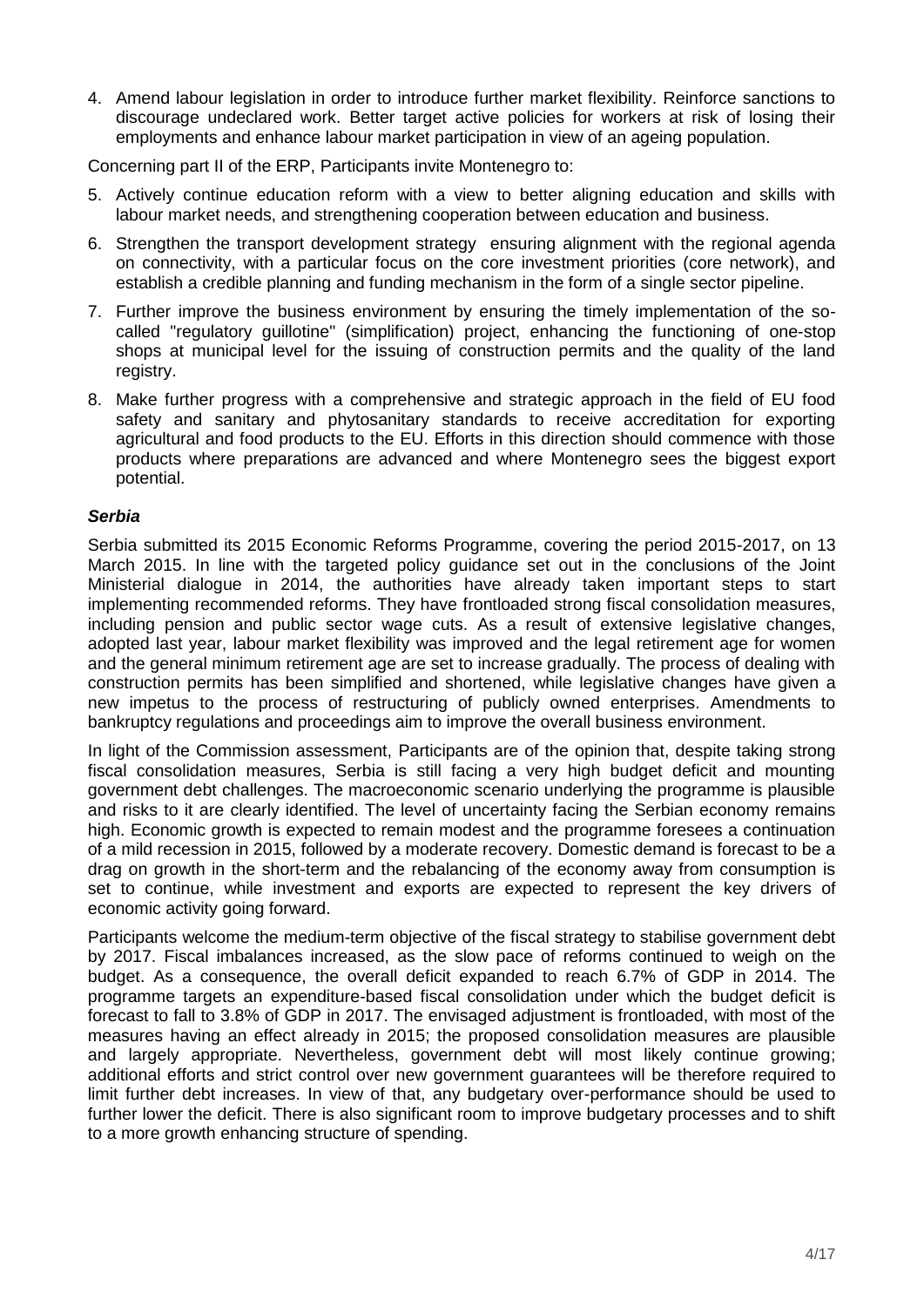Decisive fiscal consolidation would also afford monetary authorities greater degrees of policy freedom to support economic activity, without prejudice to the central bank's primary objective to maintain price stability under the inflation targeting framework. The burden of fiscal factors on the conduct of monetary policy in Serbia has remained high in recent years, often presenting the central bank with policy trade-offs between domestic and external objectives. A credible mediumterm fiscal consolidation strategy thus appears important on account of economic, monetary and financial stability considerations. This would allow the NBS to reduce nominal interest rates, while helping to fend off potential risks stemming from nominal exchange rate depreciation in a highly euroised banking system while sovereign external financing needs remain high.

Participants underline that the restoration of the bank-lending channel is crucial to revive economic activity as well as to increase the overall effectiveness of monetary policy. The burden of nonperforming loans on banks' balance sheets remains high and, while total loan provisioning and bank capitalisation appear adequate, challenges to bank asset quality are expected to remain going forward in the context of the recession. Thus the resolution of non-performing loans by banks should be a key policy priority for authorities going forward. In this context, the planned diagnostic studies would provide a relevant initial insight into banks' policies and procedures for working out distressed loans.

The major structural obstacles to growth, clearly recognised in the programme, remain mostly unchanged from the previous year, encompassing an excessive state influence in the economy, an underdeveloped private sector, administrative and regulatory barriers to business, poor infrastructure and low level of investment, informalities and insufficient competition in some sectors. Participants noted that authorities are well aware of the magnitude of the challenges and have an understanding of the urgency of tackling such structural problems. From this perspective, the programme outlines an ambitious reform agenda aimed at restructuring state owned enterprises, streamlining and improving the performance of the public administration, improving the business environment and strengthening financial stability. Participants encouraged the authorities to speed up reform implementation in order to support a sustainable economic recovery and reduce macroeconomic and fiscal imbalances.

The programme addresses competitiveness through a set of sectoral reforms which, though appropriate, remain modest in view of the needs and vague in terms of budgeting and implementation schedules. The measures concerning transport and energy mainly address the challenges of sector governance and legal alignment with the EU acquis. Serbia needs to engage to secure interconnectivity with the EU by finalising works on corridors VII and X and on gas interconnectors. Although Serbia enjoys a competitive advantage of a low cost of labour, human capital suffers from very low productivity, in part due to weak performance of both regular and vocational education cycles. The programme proposes only very modest measures aimed to improving the output of the education system. State support to companies has been excessively focused towards large and inefficient companies. As outlined in the programme, more needs to be done to support SMEs, in particular to reduce their cost of accessing capital.

Hence, Participants encourage the authorities to ensure the implementation of the proposed measures, most notably in the case of large infrastructure projects, which will have the highest impact on growth and competiveness. Private sector development and investment would benefit from further improving the rule of law, effectively fighting corruption and continuing to reduce the large informal economy.

In light of this assessment, concerning Part I of the ERP, Participants hereby invite Serbia to:

- 1. Strengthen fiscal consolidation by using any excesses revenue and current expenditure savings to further reduce budget deficits in 2015 and the following years. Underpin the medium-term consolidation path by implementing the planned structural reforms.
- 2. Advance the restructuring and privatisation of state-owned enterprises, prioritising the biggest companies. Introduce better corporate governance and advance, as planned, the organisational and financial restructuring of large, loss-making utilities. Review the efficiency of all forms of state aid and take steps to reduce it. Proceed to revisit public sector employment in a sustainable manner by implementing the Action plan on public administration reform.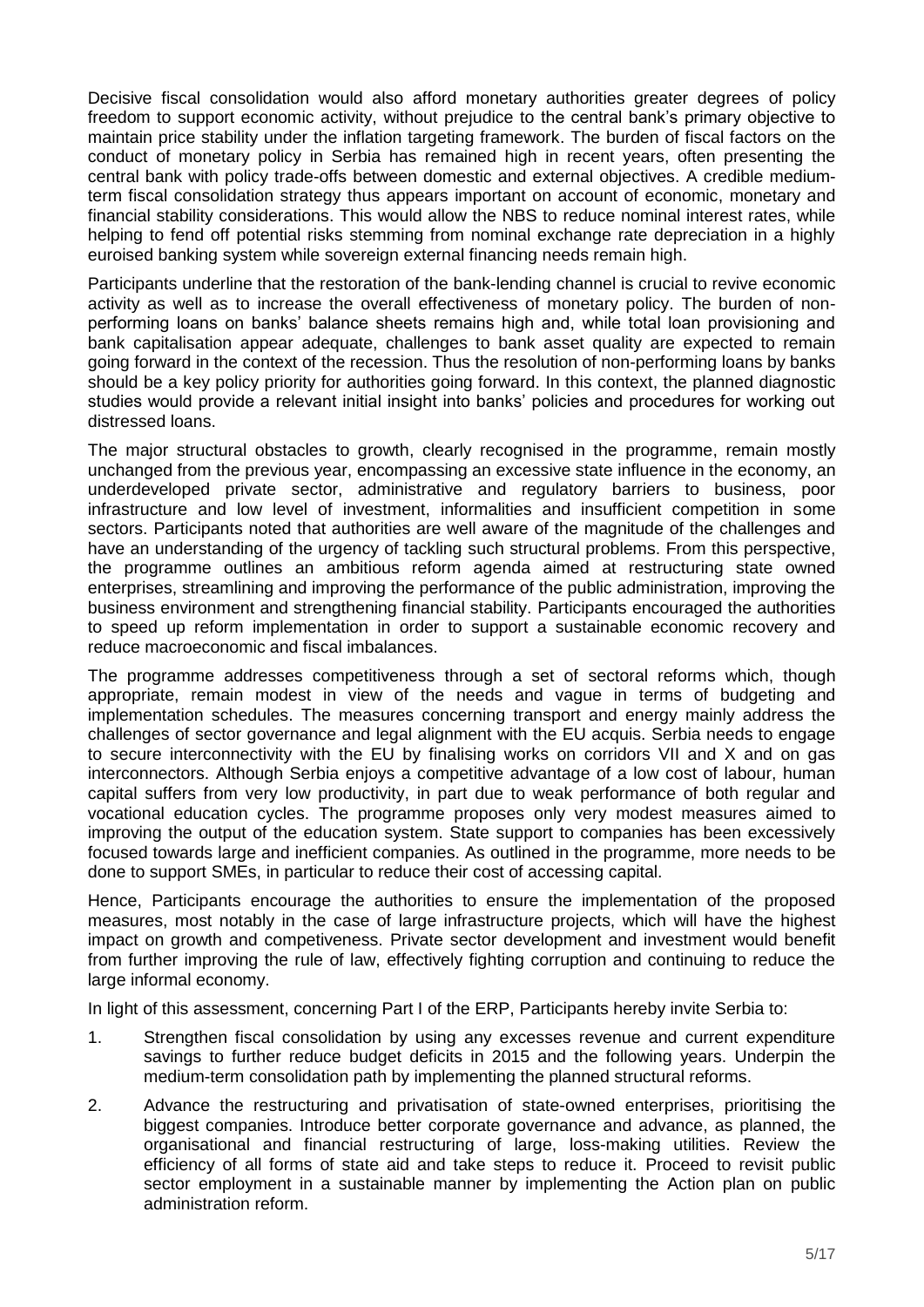- 3. Further strengthen public finance management, notably by improving the budgetary process and the capacity of the tax administration. Compile and start submitting to Eurostat excessive deficit procedure notification tables before the end of 2015.
- 4. Advance with the rebalancing of macro-economic policies with fiscal consolidation as a precondition for a more accommodative monetary policy stance, with a view to fostering a pickup in the pace of credit extension. In this context, increased efforts to address the high burden of non-performing loans on banks' balance sheets, involving all key stakeholders including the central bank as necessary, also appear warranted.

Concerning Part II of the ERP, Participants hereby invite Serbia to:

- 5. Improve the business environment and tackle the grey economy, notably by better regulating para-fiscal charges, business inspections, and leasing of labour. Take steps to further simplify the regulatory environment by re-launching the "regulatory guillotine".
- 6. Adopt a comprehensive and well-targeted set of active labour market policies, with a focus on youth and the long term unemployed, as well as dedicated skills upgrade programmes. The finalisation of the national qualifications framework should be the first step in a progressive reform of the education system, aimed at improving the outcomes of the system, thereby enhancing the human capital productivity.
- 7. Stimulate private investment, for example by establishing public schemes to support lending to SMEs and research activities in companies. To increase public investment, improve preparation and speed up the implementation of public projects. Step up the works on corridors VII and X in line with the regional core network. Improve energy production and transmission, most notably by better governance of energy firms, regulation of the network and the construction of gas inter-connectors.

# *The former Yugoslav Republic of Macedonia*

On 31 January 2015, the former Yugoslav Republic of Macedonia submitted its 2015 Economic Reform Programme, covering the period 2015-2017. In line with the targeted policy guidance set out in the conclusions of the Joint Ministerial Dialogue in May 2014, the authorities have taken some modest steps towards implementing some of the recommended reforms. Notably, there was progress in further implementation of the "regulatory guillotine" measures for improving the business environment. Bank lending to the private sector picked up, aided by targeted monetary policy measures. Fiscal transparency benefited from publishing public debt figures that include information on the debt levels of state-owned companies. However, overall, in particular regarding the recommended reforms to improve budget planning capacities, fiscal discipline and the composition of spending, progress has been very limited and further measures are necessary.

In light of the Commission's assessment, Participants are of the opinion that the most important challenges pertain to the need to improve fiscal discipline and transparency in public finance, to strengthen the medium-term orientation of fiscal policy, to address structural rigidities in the labour market, to improve the competitiveness of domestic companies, and to continue to repair the bank lending channel. The programme projects gradually increasing annual growth rates, averaging 4.2%, which appears slightly optimistic. The ongoing acceleration of economic growth is driven by exports emanating from foreign companies established in the country, large public infrastructure investment, and household spending. With continuously strong investment-related import demand, the external balance is expected to remain a drag on growth in the coming years.In the medium run a narrowing trade deficit is expected. Private transfer inflows provide the overarching bulk of financing for the merchandise trade deficit, and are expected to relent only slightly in the medium term. The government pursues an active policy of attracting foreign direct investment. While foreign companies have been successful in bolstering the country's exports and in creating employment, their linkages with the domestic economy are sparse. Ongoing activities in order to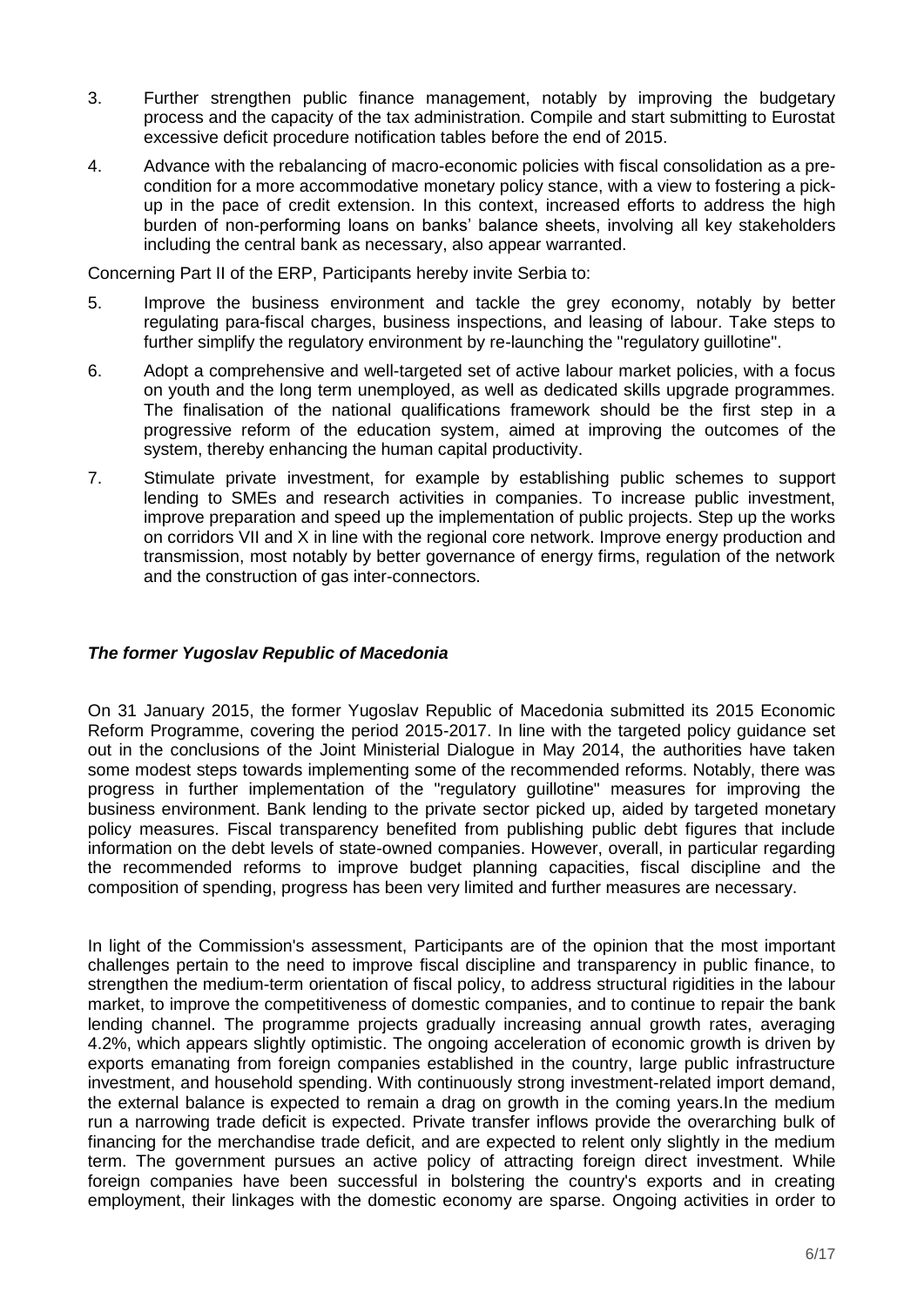strengthen them need to be enhanced. Participants consider that increased cooperation between foreign and local companies is vital to improve the competitiveness of the domestic economy.

Participants acknowledge that the government pursues fiscal consolidation in the medium-term, which is based primarily on revenue growth, so as to reach a general government budget deficit of 2.9% in 2017. This constitutes a relaxation of the fiscal targets as outlined in the previous year's strategy. At the same time, the medium-term expenditure plans envisage continuous annual increases in entitlement spending, and possibly in public wages, to support growth and employment. Participants note that the government has not specified contingency measures in case of unexpected budget developments that would put the implementation of the fiscal strategy at risk. In 2014, the deficit target had to be raised from 3.5% to 3.7% of GDP, due to weaker than expected revenues and spending pressures resulting from increases in both entitlement spending and investment expenditure. Eventually, even the revised target was exceeded. The composition of spending remains heavily biased towards transfer payments, with budgeted capital expenditure amounting only to some 10% of total expenditure. Moreover, budgeted capital expenditure is prone to marked under-implementation, and investment spending could be prioritised in a more growthfriendly structure. Participants welcome the government's steps towards improving budget planning capacities. They consider that swift introduction of a medium-term expenditure framework is instrumental for improving fiscal discipline. Participants note that the transparency of public finances needs to be enhanced. While they welcome progress towards adopting EU accounting standards, they invite the government to resume the submission of fiscal notifications.

While general government debt as a share of GDP remains contained, an increasing part of borrowing to finance important public infrastructure projects has been undertaken by state-owned enterprises in recent years, accounting for a marked rise in overall public sector debt, and in government's contingent liabilities, as it guarantees the largest part of this debt. In view of this, Participants are of the opinion that the government's debt management strategy should include the debt of public enterprises. The authorities are working on a plan to include the public companies in the debt management strategy. The government is planning to reduce its contingent liabilities arising from state guarantees, and it has taken steps to incentivise non-guaranteed borrowing by public enterprises and municipalities. Participants note that tight surveillance of this nonguaranteed part of borrowing is critical.

Participants note that fiscal factors are putting an undue burden on monetary policy, Going forward, the government's increased reliance on external sources of funding to finance budget deficits will force the central bank to sterilise the net inflow from government transactions in order to support the exchange rate peg to the euro, therefore a more balanced financing structure should be preferred. A more ambitious fiscal consolidation strategy than currently foreseen would offer some degree of policy freedom for the central bank to act should external circumstances warrant. In addition, while the banking system has remained resilient, Participants underline that the restoration of the bank lending channel deserves continued attention, notwithstanding the pick-up in the pace of credit extension. The burden on banks' balance sheets from non-performing loans has remainedsizeable. Therefore the efforts towards facilitating the resolution of non-performing loans should thus remain a priority in the authorities' policy agenda going forward.

The employment situation in the country remains challenging, although it has improved slightly in recent years, mainly on account of the government's active labour market measures, and, more recently, new foreign direct investment. The government further increased its funds for active policies this year. However, Participants are of the opinion that swift implementation of structural reforms targeting a better matching of skills and employability in higher-value added sectors is instrumental for a sustainable, marked improvement in the labour market. Furthermore, Participants consider that increasing the competitiveness of the domestic economy, by further facilitating the regulatory business environment and access to finance, by improving consultation of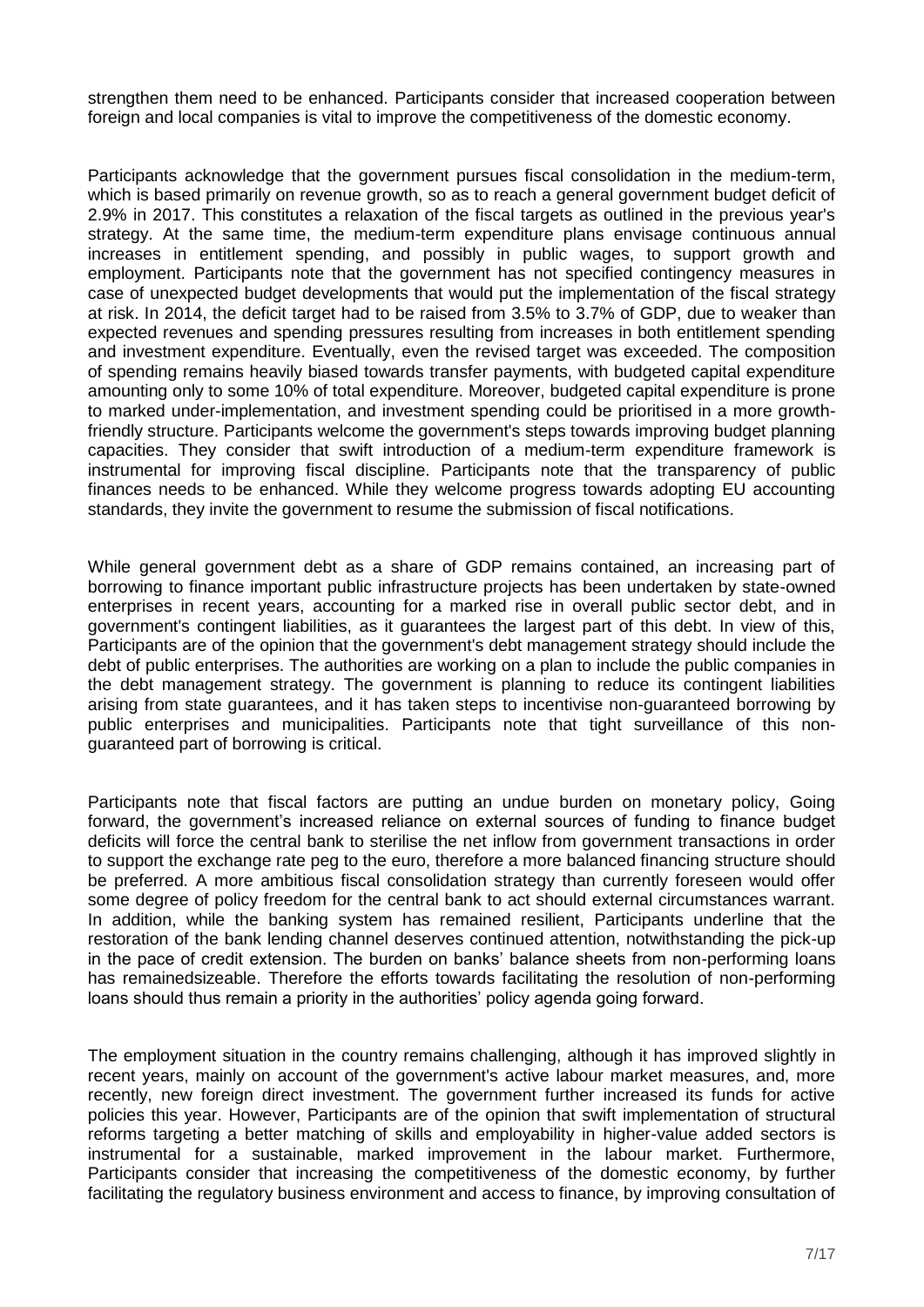stakeholders, and by creating linkages with foreign investors, is a vital part of the employment strategy.

Participants note that the former Yugoslav Republic of Macedonia continues to face a number of structural challenges to competitiveness and long term growth. The private sector is composed essentially of small and micro-sized enterprises with low levels of technological, financial and managerial capacity and access to finance continues to remain a major impediment to competitiveness. The planned investments in physical capital will broadly contribute to supporting growth. The government should ensure that they are embedded in the regional agenda on connectivity with a credible timeline and funding mechanism (single sector pipeline). These investments should also be accompanied by reforms such as the liberalisation of the energy sector. The investments in human capital may contribute both to reducing unemployment and improving competitiveness provided that it is accompanied by reforms of the labour market and of the education sector. Reforms should be better targeted to improve contract enforcement, obtain permits and licenses and ensure a stable, even and predictable regulatory framework. Measures promoting innovation should be better detailed and reinforced. Furthermore, the consultation of stakeholders should be reinforced.

Hence, while acknowledging the attention that the government gives to competitiveness-enhancing reforms, Participants note that there is room for further improvements. There is a need to provide a stable regulatory environment that would allow companies to make long-term decisions and would allow a level playing field for all operators.

In light of this assessment, concerning Part I of the ERP, Participants hereby invite the former Yugoslav Republic of Macedonia to:

- 1. Improve the management of public finances by adhering rigorously to the 2015-2017 medium-term fiscal targets outlines in the ERP, and frontload consolidation so as to be on track for the 2017 budget deficit target of 2.9% of GDP. Use any additional fiscal space for further consolidation measures, so as to protect growth-enhancing capital spending in case of unexpected budget pressures. Keep tight control on the development of transfer payments, pensions, and public wages. Introduce a medium-term expenditure framework. Inform in a timely and regular manner on the size of the government workforce and payroll.
- 2. Improve the composition of spending, by prioritising investment projects according to their productive potential, and be more transparent on the cost-benefit analysis underlying transfer and investment spending items on the budget. Provide more timely and detailed data on planned and executed capital expenditure.
- 3. Improve the fiscal transparency by including more comprehensive data on the debt of public companies and contingent liabilities in the government's debt management strategy and inform about arrears. Speed up transition to ESA 2010 reporting and resume fiscal notifications. Continue to keep tight control on guaranteed and non-guaranteed borrowing by state-owned enterprises and municipalities.
- 4. Improve the employability of workers, by better aligning skills with labour demand needs notably by developing the education system. Strengthen performance evaluations of active labour market policies with a view to better targeting skills development, and inform on their methodology and results in a timely manner.
- 5. Step up efforts to create supply linkages between foreign and domestic companies with a view to enhancing productivity and employment in the domestic economy.
- 6. Increase efforts towards facilitating the disposal of non-performing loans by banks, involving all key stakeholders including the central bank as necessary, with a view to removing potential obstacles to credit extension in the context of a sustained pick-up in credit demand.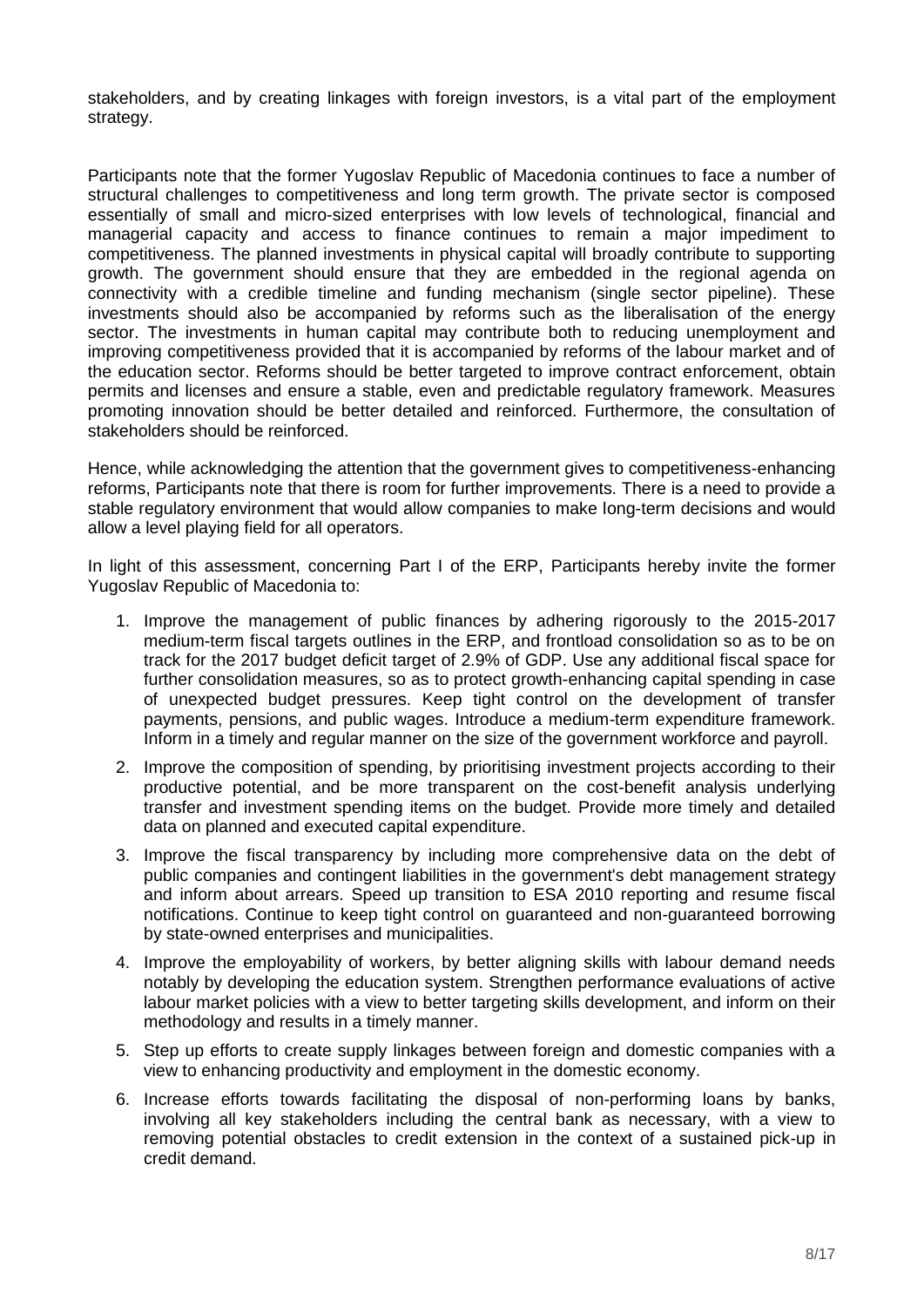Concerning Part II of the ERP, Participants invite the former Yugoslav Republic of Macedonia to:

- 7. Review the transport strategy in order to align it with the regional agenda on connectivity, with a particular focus on the core investment priorities (core network) and establish a credible planning and funding mechanism. A single sector pipeline would help prioritise investments.
- 8. Improve the business environment by implementing the Master plan for Competitiveness and the related Government Action Plan. These should include measures affecting competitiveness, such as a more predictable legal and regulatory environment, enforcement of contracts, respect of IPRs, payment discipline, labour legislation, quality and integrity of inspection services, etc. Ensure regular and structured dialogue with social partners regarding the implementation and review of the Master plan. Step up efforts to fight against corruption and informalities in the economy.
- 9. Improve access to finance for SMEs and speed up bankruptcy procedures. Continue with the implementation of the innovation strategy, and step up the use of instruments foreseen by the Innovation Fund.

#### *Albania*

Albania submitted its Economic Reform Programme on 28 January 2015. In light of the Commission assessment, Participants considered that fiscal challenges linked to the need to lower the high level of public debt will remain elevated in the medium-term. The macroeconomic assumptions underlying the programme are broadly plausible, even if slightly optimistic given the presence of downside risks. The on-going gradual strengthening of economic activity is driven by private domestic demand and underpinned by improved confidence, better business sector liquidity and easing financial conditions. A further pick-up in growth in the years ahead will also be supported by some key foreign direct investment projects. Participants stressed that risks related to subdued lending activity in connection with still high non-performing loans persist.

Participants welcomed the Albanian authorities' commitment to continued fiscal consolidation with a view to lowering debt-related vulnerabilities and rebuilding fiscal space, aiming to reduce the debt ratio to less than 66% by 2017 and below 60% by the end of 2019. The fiscal strategy foresees a significant reduction in the headline budget deficit by about 3.8% of GDP over 2014-2017, helped by tax rises implemented in 2015 as well as by the phasing out of arrears-related payments and strict expenditure control in later years. The projected rise in the revenue-to-GDP ratio in 2015 is broadly similar to the increase achieved in 2014, but it relies to a greater extent on tax collection improvements, which warrants close attention, and the implementation of the planned tax administration measures. Participants emphasised fiscal risks related to the electricity sector and the property compensation scheme. The medium-term budget contains contingency reserves to address some of these risks, but activating them would mostly result in cuts to capital expenditures which should be avoided given Albania's considerable investment needs. Participants welcomed the adoption of the pension reform, and the initiation of an ambitious reform of the electricity sector, both of which should tackle significant risks to public finances.

Monetary policy may be expected to remain accommodative in line with the central bank's primary objective to maintain price stability under the inflation targeting framework and taking into account the need to maintain adequate reserve buffers to support financial stability. A tighter fiscal policy stance going forward would augment the degrees of freedom available to the Bank of Albania for the conduct of monetary policy. However, the pass-through of monetary accommodation to the economy remains hampered in part by banks' risk aversion, thereby requiring continued efforts by the authorities to tackle the high level of non-performing loans as a matter of priority. Participants noted that the banking system remains well capitalised and highly liquid, but high euroisation still poses credit risks in the form of a large stock of loans extended to potentially unhedged borrowers. Banks also exhibit significant exposure to sovereign risk through sizeable holdings of government debt securities, which needs to be contained. In this context, the government's sustained commitment to fiscal consolidation would appear helpful.

Participants welcomed Albania's recent reform progress and called for further measures to tackle significant structural weaknesses holding back the economy including the weak rule of law, a high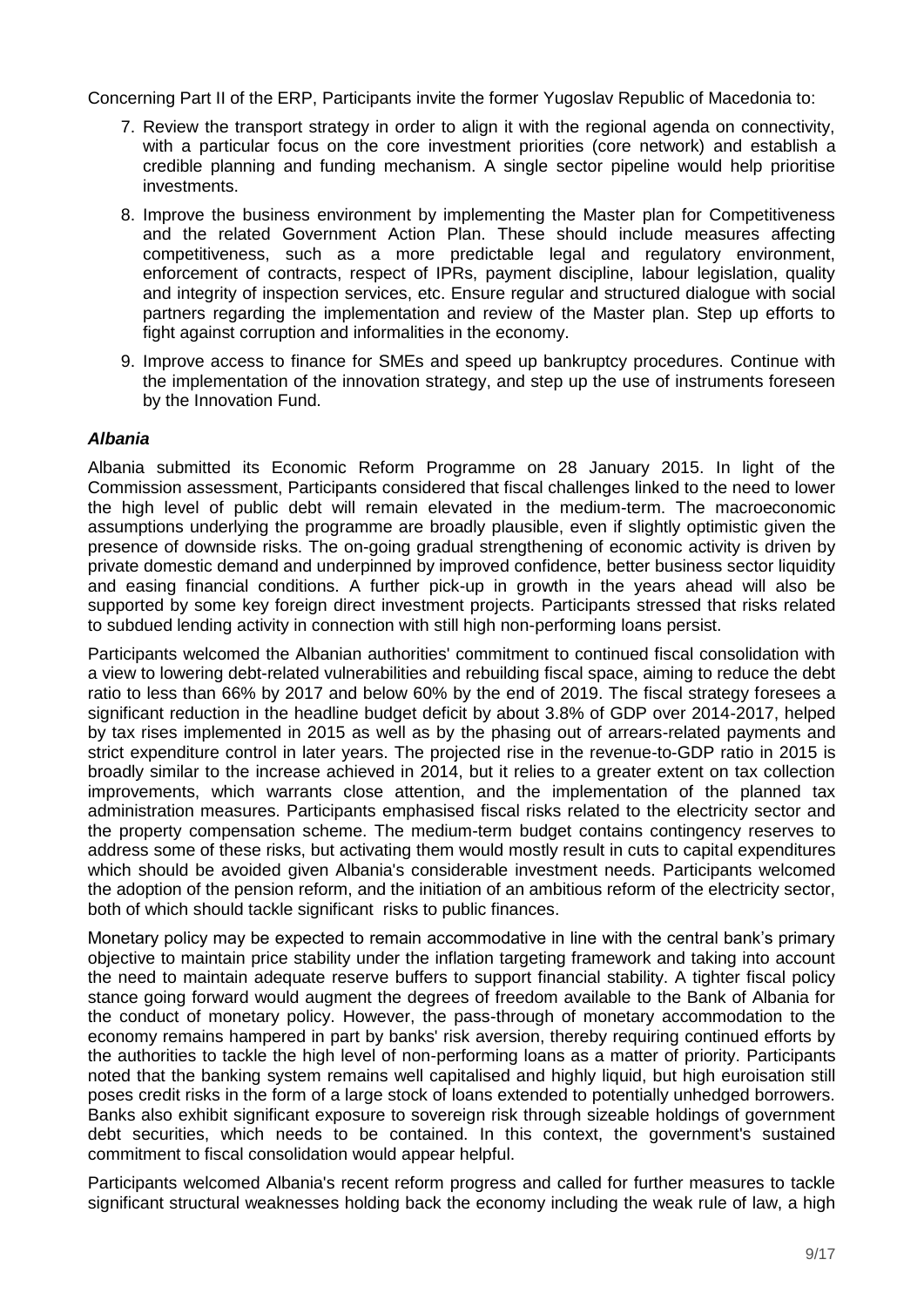degree of informality, as well as structural problems in the energy sector. Public finance management should be improved further by strengthening the medium-term budget framework, enhancing commitment control and anchoring longer-term expectations, including by adopting a well-designed fiscal rule. Labour market imbalances, which continue to be substantial as reflected in the unemployment rate of around 18% and the high prevalence of youth and long-term unemployment, should be addressed by upgrading the skills of the labour force in line with labour market needs and better targeted active labour market policies. To attract investments and encourage private sector development, it is important to improve the overall business environment, including by streamlining the regulatory framework and by improving procedures related to resolving insolvency, paying taxes and registering property. Agriculture, including food safety, deserves particular attention, considering the contribution of the sector to GDP (more than 20%) and to employment (almost 50% of the total work force).

The ERP correctly identifies most of Albania's growth and competitiveness obstacles and outlines a number of relevant measures to address them. The planned investments in the transport and energy sectors rightly focus on road and maritime transport, as well as on developing energy security and diversifying energy supplies. Given Albania's overall limited investment capacity, prioritisation of investments on the core regional networks is important. The measures identified under human capital are geared towards better alignment between the skills demanded by the labour market and those supplied by the education system by focusing on vocational education and training. It would also be advisable to strive toward improving the overall quality of education, with a particular focus on reforming the higher education system. Access to finance is a major obstacle and Albania is advised to tackle this issue in a more systematic manner. Key reforms focusing on unlocking the growth potential in the tourism and agriculture sectors, e.g. capacity building and land consolidation, would be welcome. The ERP includes measures to boost FDI. These should be complemented by removing structural obstacles to FDI such as unclear property rights and corruption.

Hence, while acknowledging the attention that the government gives to competitiveness-enhancing reforms, Participants noted that there is room for further improvements. Private sector development and investment would benefit from further improving the rule of law, effectively fighting corruption and continuing to reduce the large informal economy.

In light of this assessment, concerning part I of the ERP, Participants hereby invite Albania to:

- 1. Pursue fiscal consolidation in line with the objective to put the public debt ratio on a downward path and lower it to less than 66% of GDP by 2017. At the same time, preserve fiscal space for growth-enhancing public investment by making sure that revenue performance remains on track, allowing for the initially budgeted capital expenditure to be executed.
- 2. Progress towards eliminating high fiscal risks posed by the electricity sector by reducing distribution losses at an average rate of 5 percentage points in the coming years and by improving the bill collection rate. Evaluate the fiscal impact of the property compensation scheme and accommodate the costs in the medium-term budget, if necessary by adjusting the parameters of the scheme with the aim of creating a realistic, transparent and sustainable compensation framework.
- 3. Reinforce the budget management framework by implementing the public finance management strategy agreed with the Commission and adopted in December 2014, in particular by moving towards adopting a credible fiscal rule which will effectively ensure the sustainability of public finances in the long run and by strengthening budget forecasting.
- 4. Take further measures to address the issue of non-performing loans, involving all key stakeholders including the Bank of Albania as necessary, with a view to achieving a sustainable reduction of their level. In this context, addressing impediments related to judicial enforcement and collateral execution would appear helpful.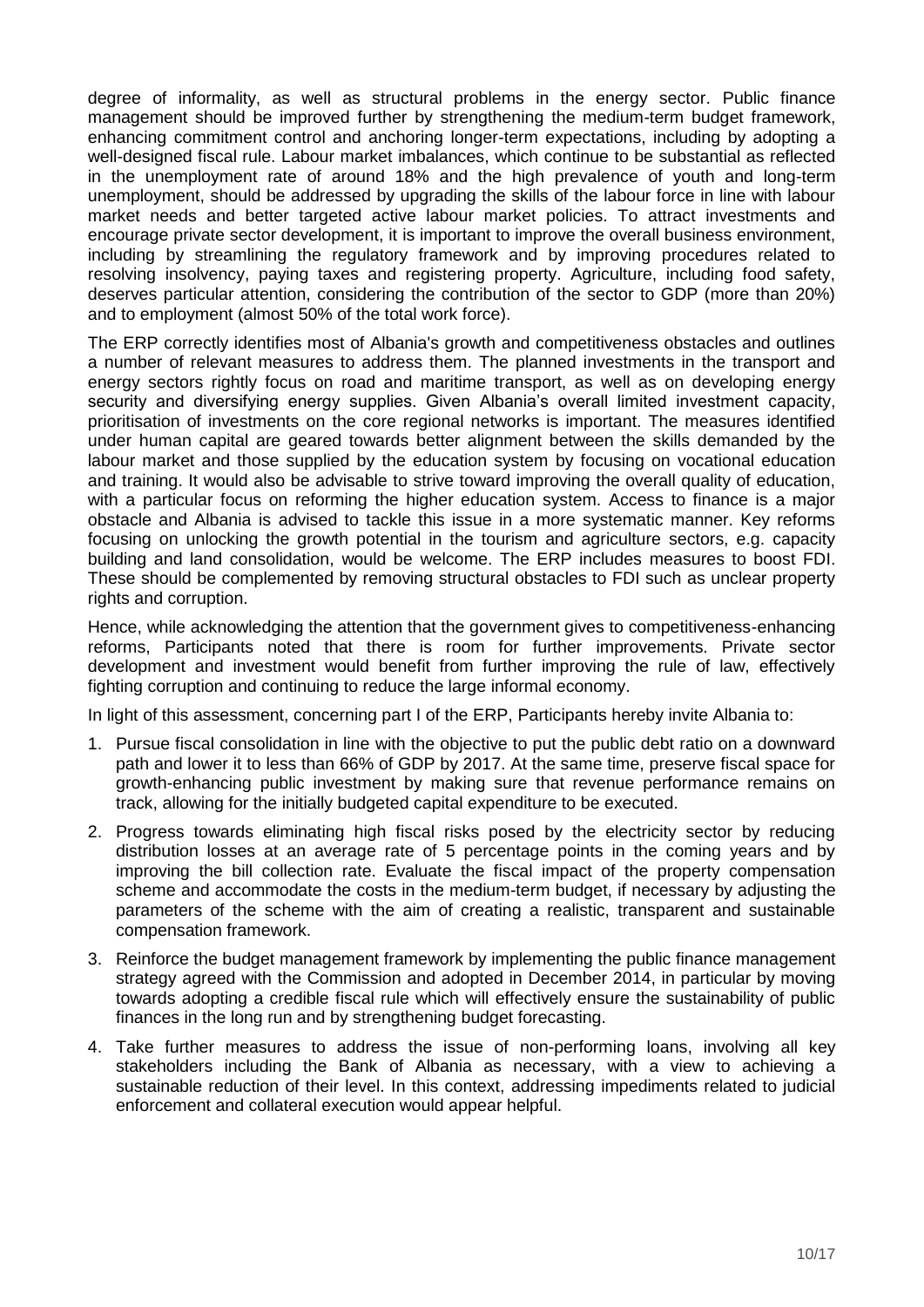Concerning part II of the ERP, Participants invite Albania to:

- 5. Adopt and start to implement the law on higher education, as well as the new strategy for higher education. Establish an independent accreditation system for all public and private universities. Continue the restructuring of the VET system with a view to improving the relevance of the training for the needs of the labour market.
- 6. Improve the overall business environment, including by implementing the merger of the NRC (National Registration Centre) and NLC (National Licensing Centre) to further ease the regulatory and administrative burden for businesses. Start the implementation of the simplification regime for authorisations. Make the newly established investment council fully operational.
- 7. Adopt and start to implement the transport strategy and action plan for 2016-2020. Focus investments on the core network. Adopt and start to implement the national energy strategy and the Power Sector Law, including speeding up the unbundling of the energy sector. Prepare single sector pipeline of priority investments for both transport and energy.
- 8. Adopt a strategy on the land cadastre and concrete measures to increase momentum in agricultural land consolidation.

# *Bosnia and Herzegovina*

Bosnia and Herzegovina submitted its 2015 Economic Reform Programme, covering the period 2015-2017, on 13 February 2015. In light of the Commission assessment, Participants consider that ensuring fiscal sustainability and increasing growth-enhancing capital spending remain major challenges. The macroeconomic scenario underlying the programme is rather optimistic and risks are clearly tilted to the downside. The strong pick-up of economic activity is increasingly driven by private domestic demand, while at the same time, somewhat contradictory to it, coupled with a substantial deceleration of imports. The programme's projections for investment growth appear upbeat and would certainly require immediate decisive steps to improve business environment as well as the speeding-up of reconstruction activities following the spring floods. The timely implementation of much-needed, growth-supporting structural reforms would require strong political support.

In 2014, partly due to emergency measures following the spring floods, budget imbalances deteriorated with the budget deficit edging up to 1.8% of GDP. The objective of the ambitious fiscal strategy outlined in the programme is to pursue a strong consolidation of public finances, albeit back-loaded in the outer years of the programme period targeting a budget coming close to balance in 2017. At the same time, the programme does not provide a convincing and fullyelaborated strategy to reach the fiscal targets and shift spending towards a more growth-enhancing pattern.

The monetary policy framework of the central bank, a currency board arrangement based on the euro, has continued to provide a stable anchor in a challenging external and domestic environment. However, the limited degree of policy freedom available to the central bank under this arrangement implies that the main tools for authorities to durably affect economic activity are fiscal and structural policies. In order to support the economic recovery, impediments to credit extension, which lie outside the remit of the central bank should be tackled, including demand-side factors and supply-side limitations related to a relatively high NPL burden on banks' balance sheets. The measures planned by authorities to foster NPL resolution under the Fund-supported programme, if successfully implemented, would be a welcome step in this regard. In addition, the development of analytical tools to better gauge inflation expectations and future price trends would help to better understand potential risks.

Participants stress that persistent structural weaknesses pose a considerable threat to the longterm growth prospects of the economy. Labour market imbalances in Bosnia and Herzegovina are substantial, as reflected by the persistently high unemployment (above 27 percent of the labour force), notably youth and structural unemployment, and a low employment rate. The programme generally recognises the significant economic challenges; however the policy response remains fragmented. To this end, the authorities in Republika Srpska envisage steps towards a reduction of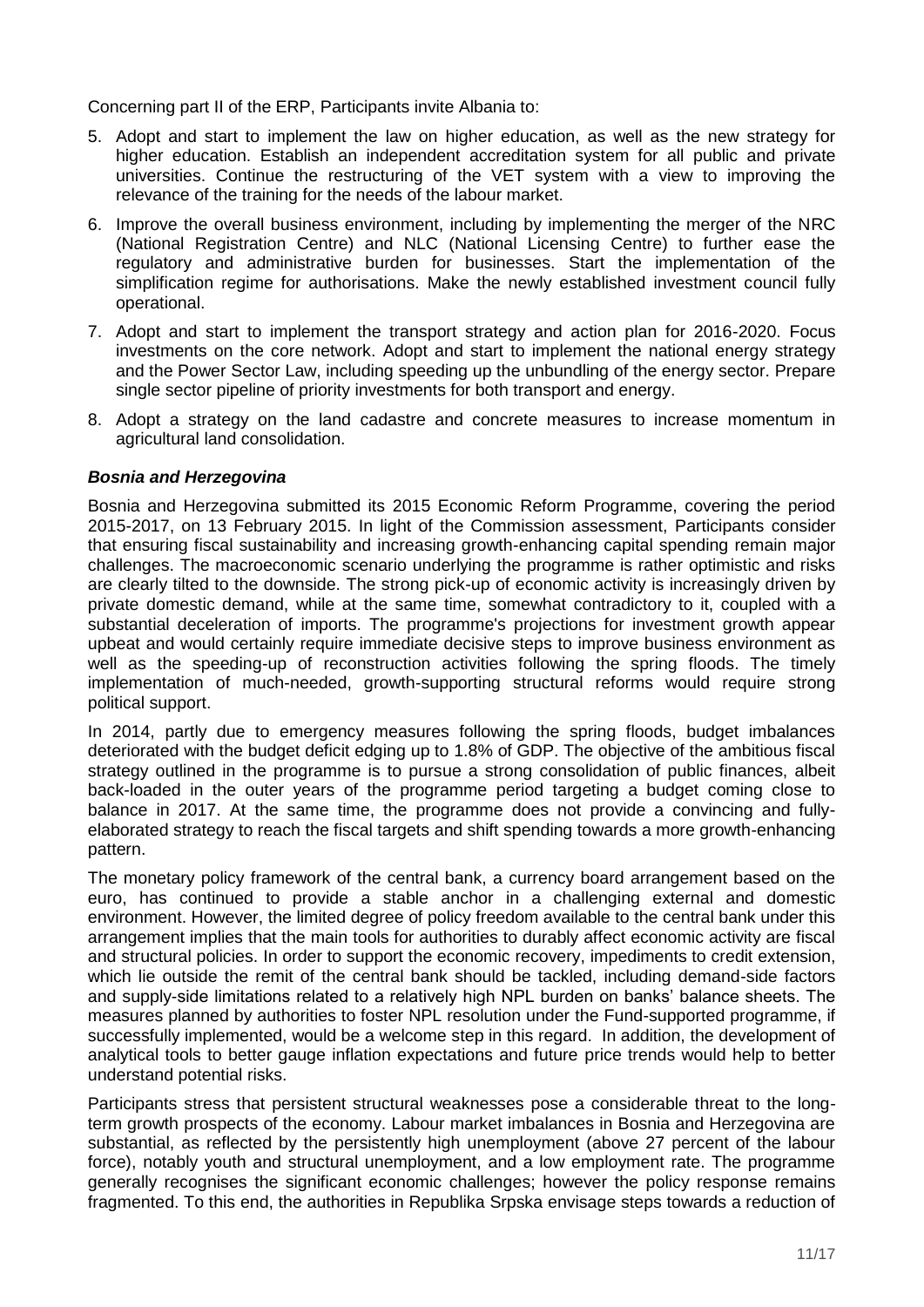the tax wedge of employers, while otherwise the programme focuses mainly on a few active labour market policies, the impact of which still has to be demonstrated. In addition, despite some recent measures taken, the challenges in the business environment remain sizeable. Further efforts are also required to tackle the lengthy and costly business entry and exit procedures, to improve contract enforcement, to facilitate the granting of construction permits and to strengthen the financing of small and medium-sized enterprises.

Participants note that Part II of the 2015 Economic Reform Programme of Bosnia and Herzegovina consists of two separate entity level reports, rather than a comprehensive synthesis and overview of measures within a coherent country-wide sectoral policy framework. This significantly hinders a full evaluation of measures and the possibility of suggesting ways forward for Bosnia and Herzegovina based on the text of the ERP. Bosnia and Herzegovina is encouraged to take steps to establish a single economic space in the country by addressing the complex and often contradictory legal and regulatory frameworks across jurisdictions. This includes tackling the lack of internal coordination across all government levels. Further efforts should also be made to close the implementation gaps of laws and regulations on all levels of government.

The entity texts that were submitted in place of a part II recognise some of the sectoral structural obstacles to competitiveness in Bosnia and Herzegovina which will be partly dealt with through proposed measures and policies, in particular related to the improvement of the business environment, which remains one of the most challenging in the region. This is linked to the lack of a single economic space and a large and inefficient public sector with multiple overlapping competences, which continue to negatively influence the business environment and constrain private sector investment. Despite some fragmented recent progress, there are still important shortcomings in the regulatory environment. Barriers include high compliance costs to regulatory burdens, implementation gaps of laws and regulations on entity and sub-entity level, with sometimes contradictory regulations; and lack of coherent country-wide quality infrastructure. The informal economy is a main impediment for both entities toward providing access to finance to SMEs and facilitating their growth and creation and hence increasing productivity. In addition, in this framework of creating a more workable business environment and stimulating industrial and service sectors, more progress is needed in addressing shortcomings of the education system, further improving the core networks of transport and energy and streamlining export procedures.

In light of this assessment, concerning Part I of the Economic Reform Programme Participants hereby invite Bosnia and Herzegovina to:

- 1. Improve the budget management framework by adopting and implementing the Law on Fiscal Responsibility in Republika Srpska, especially including the establishment of a Fiscal council and the adoption of a fiscal rule. Take steps to address obstacles to an efficient implementation of the Law on Budgets in the Federation, in particular the functioning of the Fiscal coordination body. Continue with the improvement of expenditure controls, fiscal discipline, budget reporting methods and the efficiency of tax authorities of lower levels of government.
- 2. Improve the composition of public spending to increase the fiscal space for capital investments by containing current expenditures through curbing the public sector wage bill and more efficiently allocating staff in the civil service at all levels of government. Take steps to better target social expenditures through extensive audits and finalisation of the establishment of the Single Registry of Beneficiaries of Cash Payments without Contribution in the Federation.
- 3. Take steps to advance restructuring and privatisation and improve the efficiency and corporate governance of companies with state ownership, notably in the Federation, to relieve the substantial burden on public finances.
- 4. Take steps to continue with the set-up of registry of para-fiscal fees to relieve burden on businesses without endangering the sustainability of public finances. Continue to reduce costs of business entry and exit and simplify the regulatory framework for the issuance of construction permits, especially in the Federation.
- 5. Reduce labour market rigidities by addressing disincentives to hiring, including taking further steps towards a reduction of the tax wedge while ensuring budget neutrality.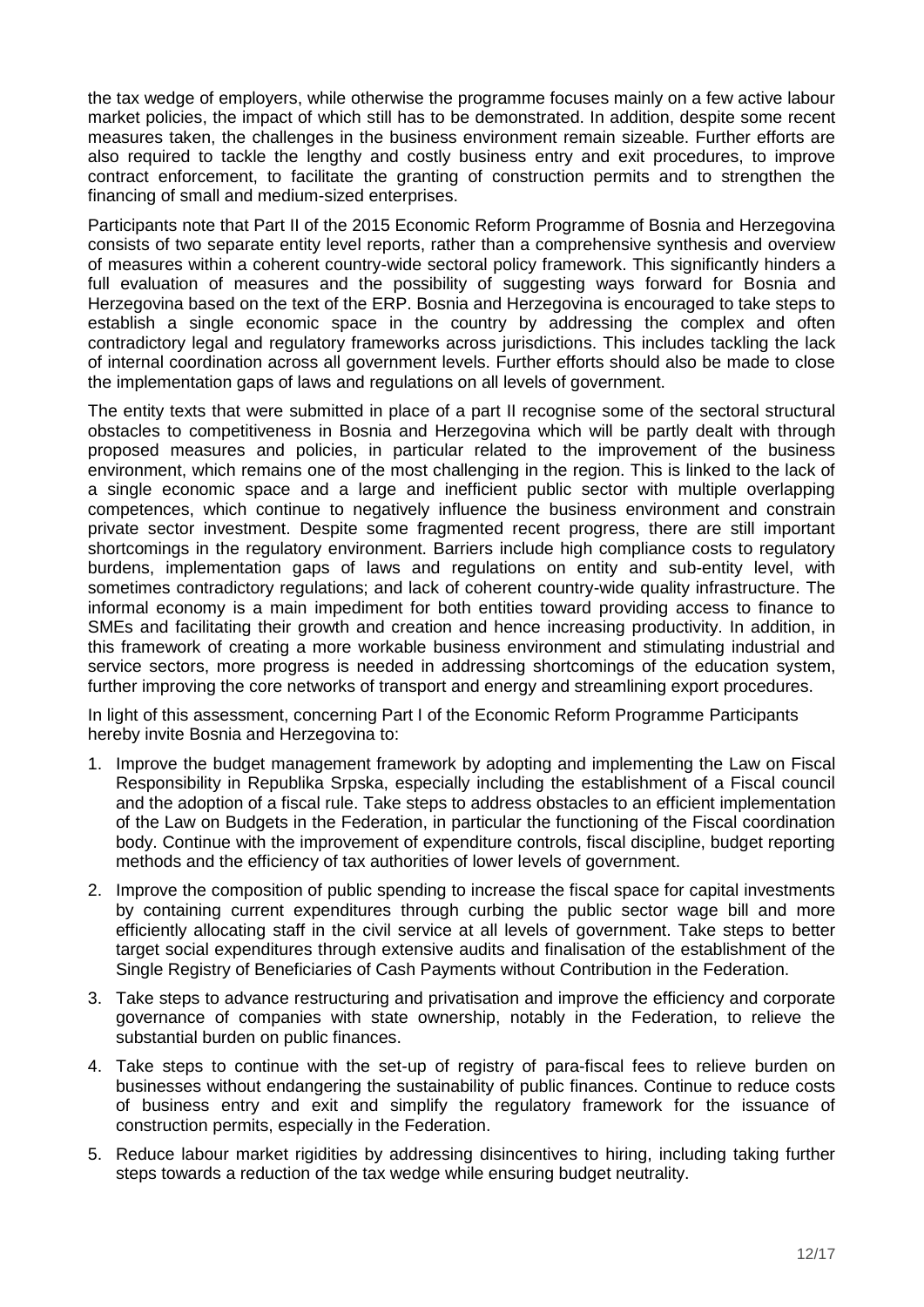6. Finalize the development of a financial restructuring framework including to address the high burden of non-performing loans on bank balance sheets from both a stock and a flow perspective and thus help remove potential supply- and demand-side obstacles to credit extension. In this context, a strengthening of the crisis resolution framework would also appear warranted.

Concerning Part II of the ERP, Participants invite Bosnia and Herzegovina to:

- 7. Take steps toward the establishment of a single economic space by addressing the lack of internal coordination across all government levels.
- 8. Improve the business environment and support private sector development, including through the mutual recognition of business registration. Develop measures to provide targeted support for SMEs and to widen their access to finance. Tackle all forms of corruption, fraud and money laundering and informalities in the economy.
- 9. Develop a more strategic approach to tackle the deficiencies in the training and education system by effectively prioritizing measures based on a mapping of the skills gap taking into account the needs of industry, especially SMEs. Harmonise legislation and standards related to education and training at state and entity level, as well as at cantonal level, since the competence on education in FBiH is at cantonal level.
- 10. Develop a transport policy and strategy and an energy strategy at each level of government according to competencies, and embed them with the regional agenda on connectivity, including through the establishment of a credible planning of prioritized reforms with a timeline and funding mechanism (single project pipeline). The energy strategy should also consider substantial investments in a diversified power generation and on an effective distribution network.
- 11. Simplify the complex procedures for exports, ensure coordinated border controls and improve the border infrastructure system. Develop a comprehensive and strategic approach in the field of EU food safety and sanitary and phytosanitary standards to receive accreditation for exporting agricultural and food products to the EU.

# *Kosovo*

In January 2015, Kosovo submitted its first Economic and Reform Programme (ERP) covering the period 2015-2017. The programme was prepared in the interim period between the June 2014 general elections and the formation of the new government in December 2014. This is reflected in the absence of clear mid-term reform planning and fiscal assessment, and in the focus on already approved or on-going reforms. In light of the Commission assessment, Participants were of the opinion that a strengthened overall fiscal framework with independent and unbiased monitoring and enforcement mechanisms is paramount to ensuring fiscal sustainability and preserving the growth-supporting composition of public spending.

Participants welcomed Kosovo's first ERP submission and see it as a first step in deepening the economic dialogue with the EU. The macroeconomic scenario underlying the programme, although over-optimistic regarding developments in 2014, appears plausible towards the end of the forecasting period. Key assumptions underpinning the presented growth scenario envisage the continuation of the private consumption growth trend, and a surge in private investments. The level of uncertainty facing Kosovo's economy remains high. Major risks to economic growth arise from Kosovo's dependency on the external and public sectors, the weak investment climate obstructing development of the currently still narrow domestic production base, and the low human capital endowment.

<sup>-</sup>۰

This designation is without prejudice to positions on status, and is in line with UNSCR 1244/1999 and the ICJ Opinion on the Kosovo declaration of independence.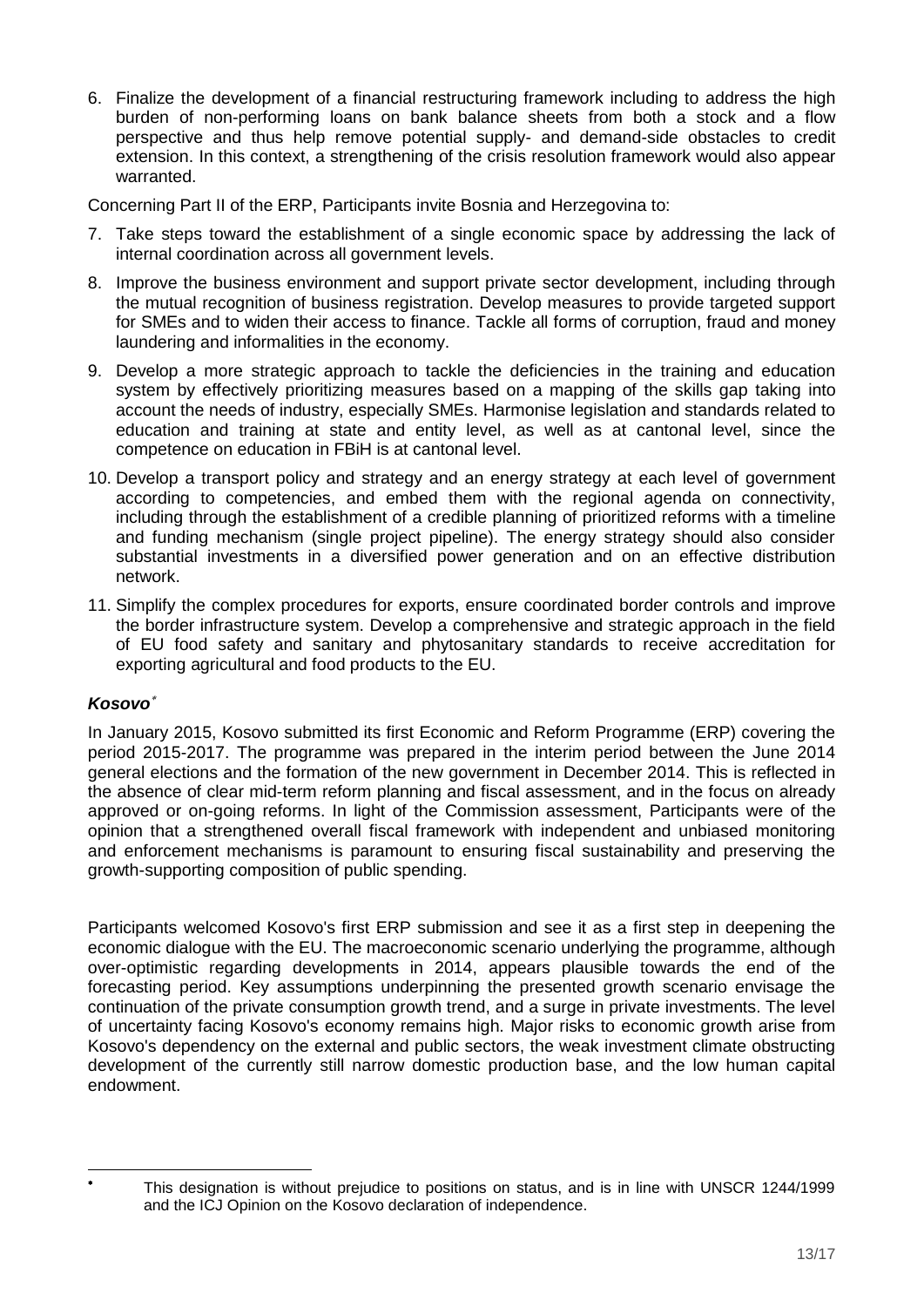On account of the monetary and exchange rate policy regime currently in place**<sup>4</sup>** , fiscal policy remains the only policy instrument available to smoothen the economic cycle. In this regard, and taking note of its inability to issue international debt, Kosovo needs to maintain a credible and prudent fiscal policy. Participants thus welcomed the expressed commitment towards preserving stable public finances in the ERP, but noted that current fiscal challenges facing Kosovo stem not from structural issues, but rather from ad-hoc policy-making especially in election years, and a lack of credible medium-term budget planning. Overestimated 2015 budget revenues combined with the introduction of a generous public wage and current transfer package, and a persistent commitment to large infrastructure projects, provide for short term fiscal risks. Participants called for the development and implementation of consolidation measures to bring the budget deficit to the 2% of GDP threshold implied by Kosovo's fiscal rule which should not be regarded as an operational target but rather as a maximum ceiling.

Participants stressed that Kosovo faces a number of structural obstacles to competitiveness and long-term growth. Kosovo needs to strengthen competitiveness by improving its productivity and attracting further Foreign Direct Investment channelled more into production sectors of tradable goods. Investing more in import substituting sectors would help Kosovo to reduce its trade deficit. This should include primarily agricultural products and energy. Investments in physical and human capital are important to achieve this, as are efforts to strengthen export capacities as well as the integration of Kosovo businesses in the global supply chain, which is particularly difficult for Kosovo due to its political circumstances, and the EU single market. There are persistent labour market imbalances, with high unemployment rates of above 30% particularly among young people and women, and a predominance of long-term unemployment. Labour market policies should be complemented with higher and targeted expenditure on education focusing both on improving quality and on reducing the skills gap and the mismatch between labour demand and supply.

Kosovo's banking sector remains well capitalised and exhibits ample liquidity buffers. While nonperforming loans appear to be contained, further progress in strengthening contract enforcement could help deepening financial intermediation, which remains low by peer economy standards. The high lending rates and the sizable spread over deposit rates partly reflect banks' high credit risk perception, related to wide-ranging informality in the corporate sector and to the legal environment.

The ERP correctly identifies most of Kosovo's competitiveness-related obstacles and outlines a number of relevant measures to address them. The planned investments in the transport and energy sectors have the potential to lead to stronger growth in the medium to long-term. In his context, the prioritisation of increased regional energy connectivity and energy security is considered relevant. However, the lack of a well-defined indication of budgetary implications regarding the majority of the measures related to transport is a major risk to fiscal discipline. Prioritisation of measures should be based on a cost-benefit analysis, including their fiscal impact. The initiatives identified under human capital are also in need of a clear prioritisation. Having largely exhausted its price/wage competitive advantage, Kosovo will have to compete on skills, which are lagging behind regional peers. Participants welcomed measures on basic education to capitalise on the demographic structure of Kosovo. They should be complemented by a general increase in budget spending in these areas. Similarly, the measures to improve SMEs' access to finance and reduce the administrative burden for business correspond well to the identified obstacles. The modernisation of customs services is an important step, as is the harmonisation of customs legislation with the EU acquis.

**4**

Participants recall the Council position on unilateral euroisation from 2007 which should be fully taken into consideration by the Kosovar authorities.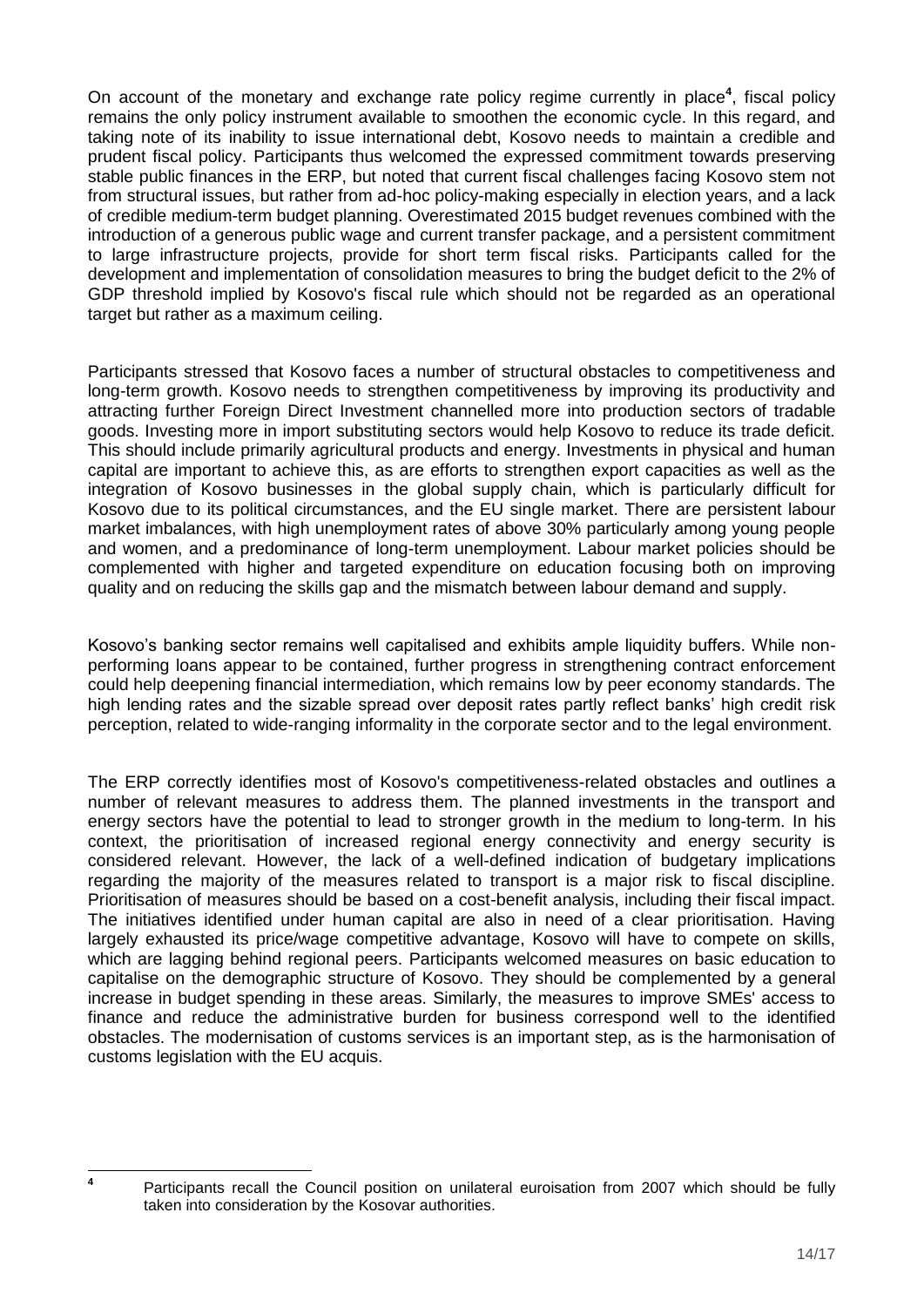Hence, while acknowledging progress, Participants noted that there is room for further improving competitiveness and the business environment. The excessive number of measures proposed does not give a clear sense of the real priorities and Participants recommended that in 2016 their number should be reduced and more details provided in terms of funding sources with an analysis of the potential impact on competitiveness. Participants highlighted the importance of further improving the weak rule of law, reducing the backlog in civil courts, improving the public procurement system and contract enforcement, while effectively fighting corruption and continuing to reduce the large informal economy.

In light of this assessment, concerning part I of the ERP, Participants hereby invited Kosovo to:

- 1. Sustain the commitment to fiscal discipline and improve transparency of public finances by considering establishing an independent fiscal council, or fiscal agency, with a clear mandate to preserve sustainability of public finances, and reduce deficit bias, and by better coordination between government and parliamentary bodies responsible for budgetary processes. Improve the budget process by legislatively strengthening the role of the Medium Term Expenditure Framework and enshrine principles of cost-benefit analysis as the basis of the policy planning process. Take steps to increase government deposits to the threshold implied by the fiscal rule (4.5% of GDP) to provide additional financing buffer.
- 2. Address immediate fiscal risks with necessary measures aimed at reducing unsustainably high current expenditures while preserving growth enhancing capital spending. Develop a legal framework for maintaining a sustainable public wage bill and strengthen targeting and means testing of transfers. Ensure planned increases in agricultural subsidies are directed exclusively at productivity increasing initiatives. Advance public administration reform with special attention on improving productivity and reducing costs. Take further steps in strengthening public finance management practices.
- 3. Modernize revenue collection to reduce reliance on customs receipts by improving property tax collection and strengthening the legal framework for collection of tax and municipal tax arrears. Revisit local government grant financing scheme to incentivise better collection of municipal revenues. Further broaden tax base by introducing the planned mandatory health sector contributions, and reassess planned tax exemptions.
- 4. Advance restructuring and restart the privatization of non-essential Publicly Owned Enterprises (POEs). Take steps to improve the efficiency and corporate governance of strategic POEs. Address the lack of quorum of the board of Privatization Agency of Kosovo (PAK) and accelerate privatization of Socially Owned Enterprises still in PAK's portfolio.
- 5. Address the underlying causes for high costs of bank-based financing, reduce the duration and cost of insolvency procedures by adopting the new bankruptcy law and further improve contract enforcement with a view to increase overall financial intermediation in the economy.

Concerning part II of the ERP, Participants invite Kosovo to:

- 6. Strengthen government oversight and consider setting up an advisory body to contribute to the assessment of future major infrastructure projects, including their fiscal impact and make sure they align with the regional agenda on connectivity (core network). Advance towards securing a reliable energy supply while ensuring the compliance with the EU environmental standards in the production of energy.
- 7. Improve the quality of education by continuing to roll out teacher licencing and training as well as improving quality assurance and strengthening related incentives; improve access to preprimary and primary school education; accelerate modernization of vocational education, continue improve quality of higher education and improve focus on aligning the education system so as to make it more responsive to the labour market. Assure the timely operationalisation of the recently established Public Employment Service and its effectiveness in lowering the high unemployment rate.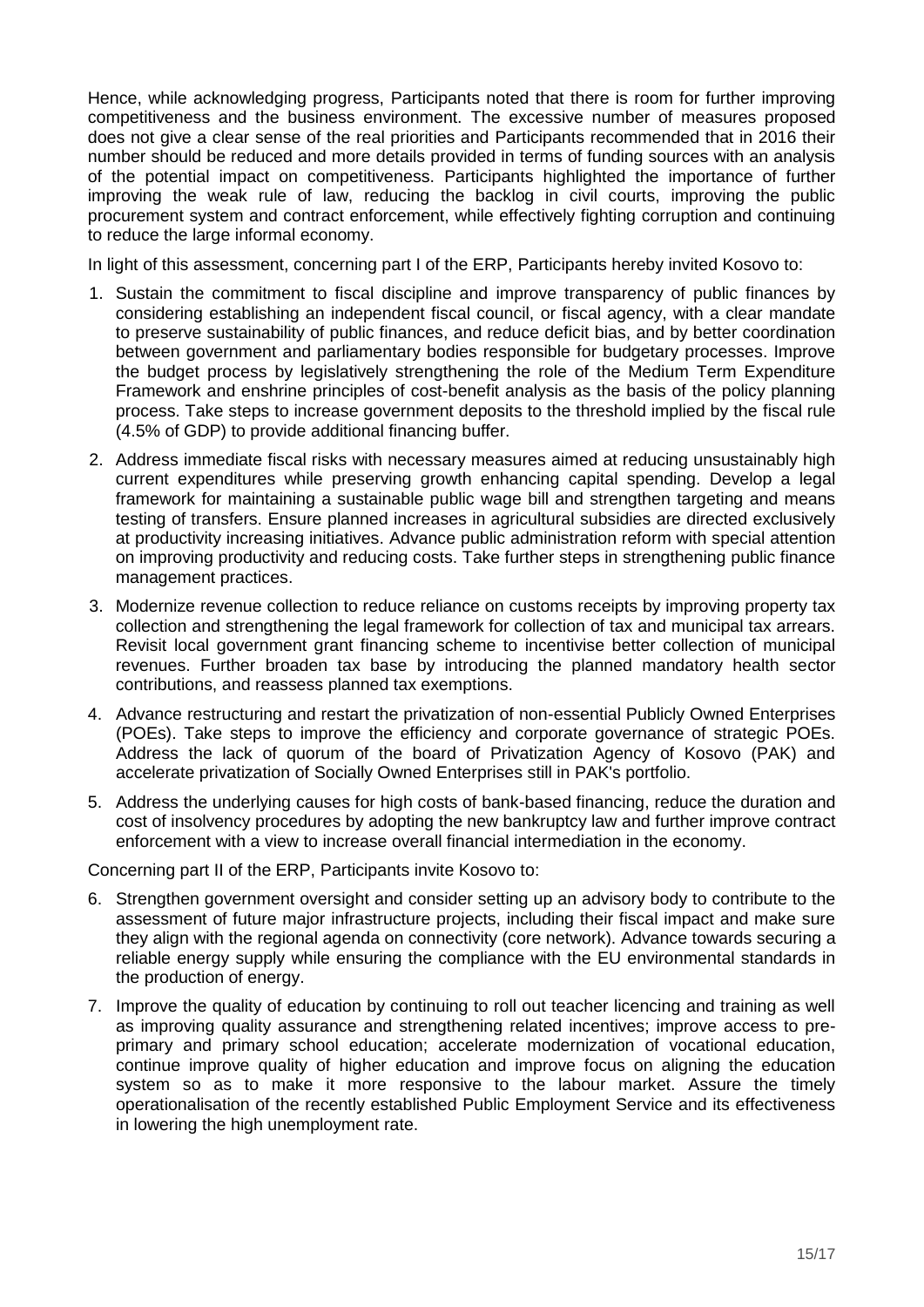- 8. Continue to improve the business environment and continue with the clearing of court backlogs, strengthening capacities of judicial system, and developing cadastre databases. Advance measures to tackle informality in line with the strategy for the prevention and fight against informal economy, including incentives to reduce undeclared work. Reduce the administrative burden for business by implementing the Better Regulation Strategy and the Law on Permits and Licences. Develop measures to provide targeted support for SMEs and to widen their access to finance. Step up the fight against corruption and efforts to improve public procurement, by enhancing administrative capacity, increasing efficiency and effectiveness of the Public Review Board, and implementing central procurement.
- 9. Facilitate trade by amending the Customs Code and adopting new legislation on customs enforcement of IPR.
- 10.Adopt a holistic approach to Foreign Direct Investment that anchors supportive policies in a strategic framework and focus on removing existing obstacles. Increase investor protection by developing an investor after-care program and establish an investor grievance mechanism.

# *Turkey*

Turkey's Economic Reform Programme, covering the period 2015-2017, was again submitted late on 13 March. The programme provides a macro-economic outlook, public finance projections, and an account of recent reforms in a number of sectors. However, it does not address all elements in the Commission's guidelines for such programmes, most notably the implementation of the policy guidance provided in the Conclusions of the Ministerial Dialogue between the Economic and Finance Ministers of the EU and the Candidate Countries on 6 May 2014.

The economy has expanded at a relatively moderate pace over the past three years. The macroeconomic scenario underlying the programme projects stronger growth in conjunction with falling unemployment, an improving current account, and lower inflation.

In light of the Commission's assessment, Participants consider that the Turkish economy continues to face external and internal imbalances which call for adjustments of macro-economic policies. The implementation of comprehensive structural reforms should be accelerated to unleash the country's full economic potential and to support the reduction of macro-economic imbalances.

On the external side, Turkey faces a large current account deficit. It is associated with an annual financing requirement corresponding to around a quarter of GDP, including the re-financing of existing – primarily foreign currency-denominated – external debt. Currently, the external debt is refinanced without difficulties. Nevertheless, Turkey's dependence on large capital inflows is associated with the risk of sharp macro-economic adjustments, particularly in the context of sudden shifts in global risk sentiments. Without a significant reduction of the current account deficit, external debt sustainability may be at risk over the medium term.

On the internal side, inflation has remained in high single-digits which is problematic in terms of macro-economic stability, resource allocation and re-distributive effects. The central bank's unconventional monetary policy framework, implemented in late 2010, has failed to lower inflation to the 5% target and to anchor inflation expectations. Supply-side factors have contributed to the overshooting of the target. Although price stability is the central bank's primary objective, it has simultaneously pursued secondary, sometimes conflicting, goals. It appears advisable for the authorities to let monetary policy focus firmly on the pursuit of price stability and address the secondary goals with prudential, fiscal or structural policies. A tighter monetary policy stance ensuring positive real interest rates would help to lower inflation, better shield the exchange rate against domestic or external shocks and contribute to the reduction of external imbalances by raising the chronically low private saving rate.

Public finances have shown moderate headline deficits in recent years with expenditures tending to exceed budgetary limits. The debt-to-GDP ratio has fallen significantly, attaining a sustainable level, and is approaching 30%. However, the general government structural balance has been significantly negative in spite of the large current account deficit and relatively high inflation. The programme projects a gradually narrowing of the structural deficit in 2015-2017.